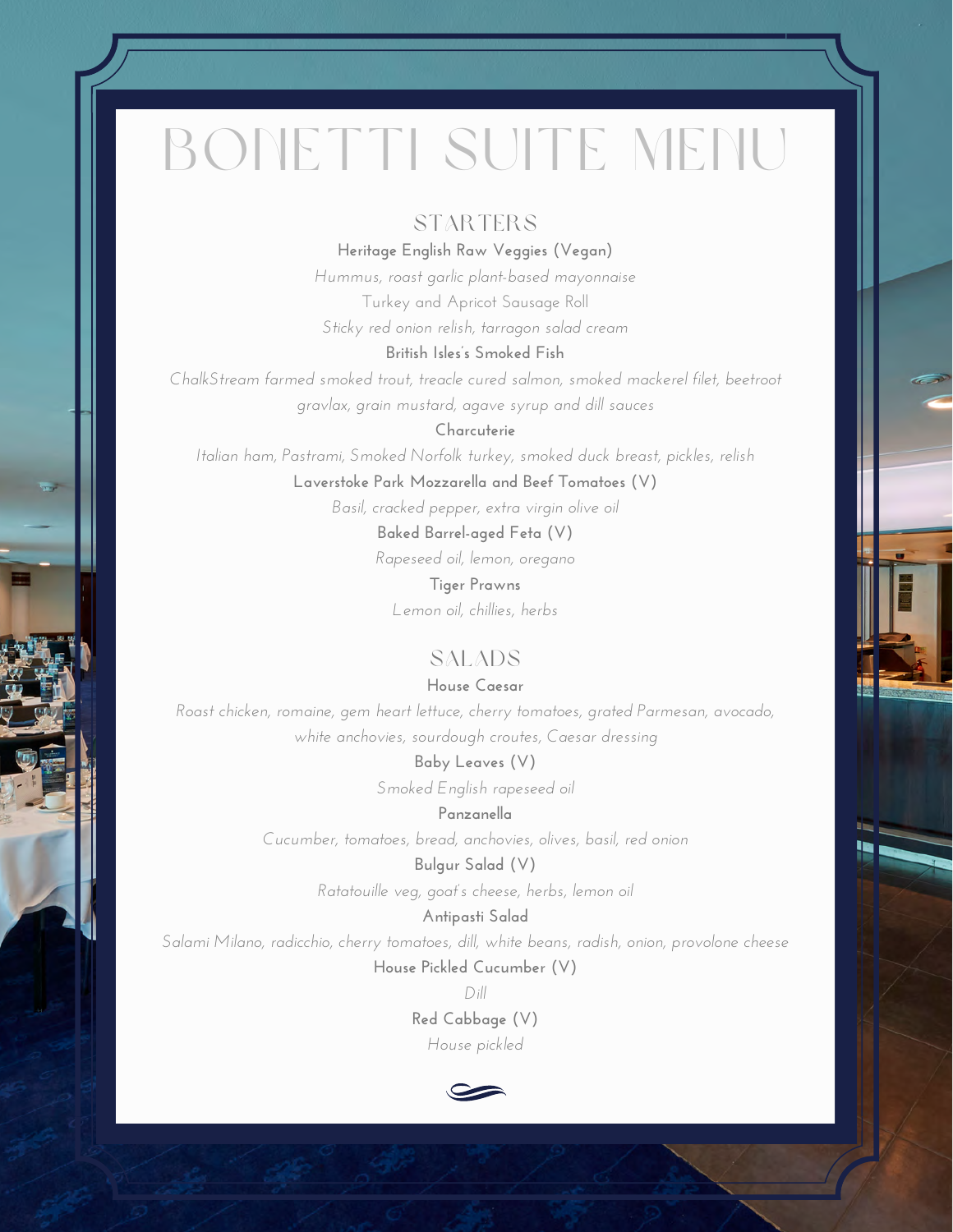

## HOT TABLE - MAINS **Suffolk Pork Shoulder**

*House apple sauce, sage, apricot and onion stuffing* **Yorkshire Dale Lamb Leg**

*Mint sauce, redcurrant jelly*

**Grilled Chicken Breast** *Sticky agave syrup, herbs, grain mustard*

**Cornish Hake** *Coriander pesto, grilled heritage tomatoes* **Rigatoni Pasta (V)** *Roma tomato sauce, basil*

# HOT TABLE - VEGETABLES

**Roast Potatoes (V)** *Skin-on garlic, red onion, rustic herbs, English rapeseed oil* **Baked Potato (V)**

*English butter, sour cream, chives*

**Brassica (V)** *Cheddar and Stilton cheese sauce, sourdough crumbs, fennel pollen* **Roots (V)**

*Agave syrup, grain mustard, herbs*

**Greens (V)** *Butter, nigella seeds* **Homemade Yorkies (V)** *English mustard, rosemary, thyme*

# AUTHENTIC STATION – MEXICAN CANTINA

**Pulled Jackfruit Burrito (V)**

*Guacamole, salsa, mozzarella, chillies, brown rice, black beans*

**Nachos** *Guacamole* **Tomato Salsa (V)** *Red onion, coriander* **Sour Cream** *Fresh herbs*

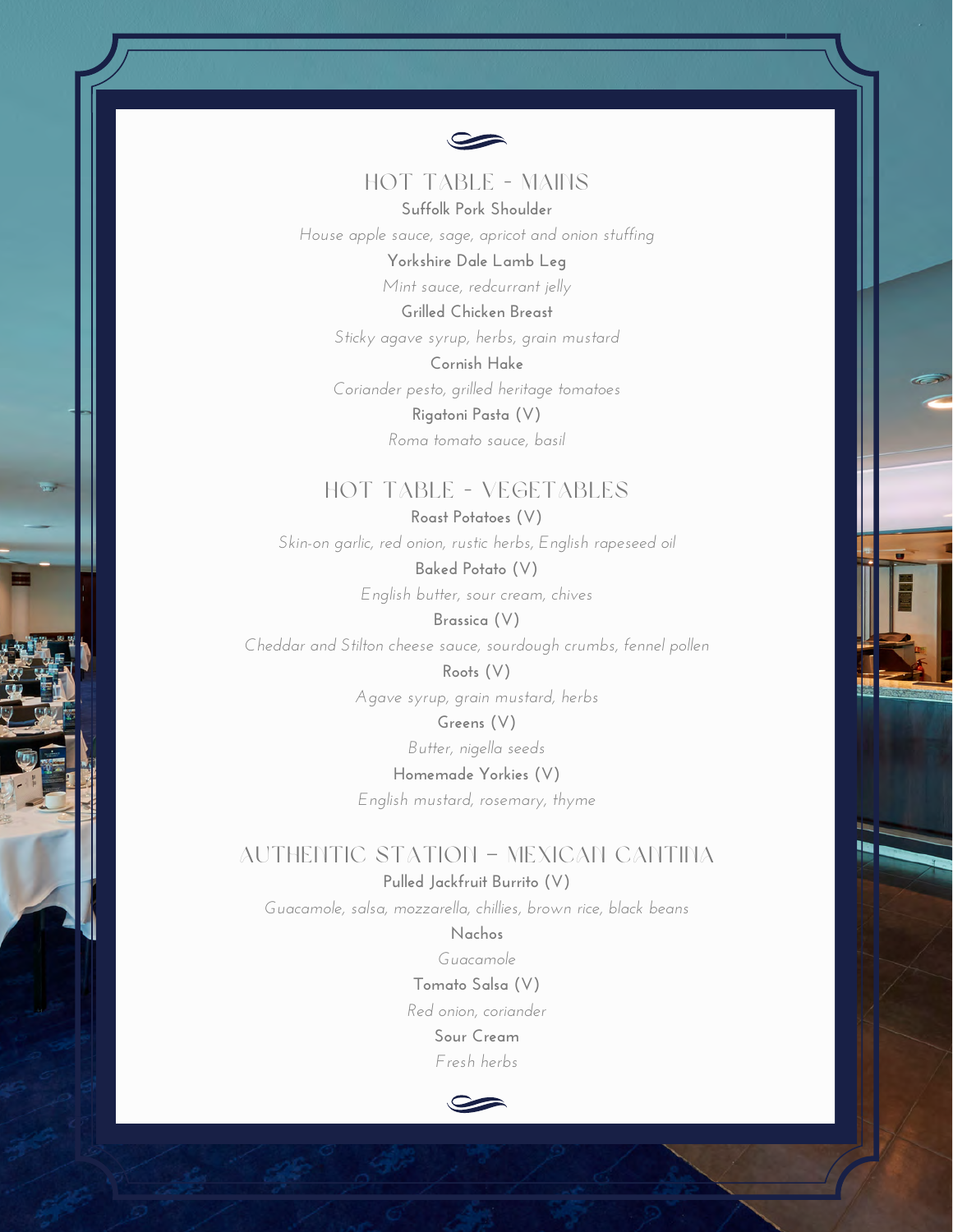

# DESSERT TABLE

**Raspberry and Coconut Sponge** *Classic custard sauce, single cream*

> **Yoghurt Jar (Vegan)** *Coconut, strawberries*

#### **Jenny Gavin's Orchard Fruit Pie**

*Bramley apple, Comice pear*

**Fresh Fruit Crate** *Pink Lady apples, Fairtrade bananas*

**Pick 'n' Mix Classic**

*Chocolate Bar Brownies Vegan Retro Waffle Cones – caramel popcorn Cheesecake – McVitie's ginger nut Blondies – white chocolate Doughnut Holes – cinnamon sugar Selection of old school toppings and sauces*

# CHEESE TABLE

**Butler's Secret Mature Cheddar** *Lancashire cow's milk Cheddar matured for up to 10 months*

**Stilton**

*Derbyshire P.O.D status, ripened for 12 weeks*

**West Country Brie**

*Soft cow's milk cheese ripened using traditional methods Fruit cake, grapes, caramelised walnuts, partly dried apricots, crackers, celery, apple chutney*

## HALF-TIME

**Smoked Salmon and Horseradish Crème Fraîche** *Malted bread* **Cucumber and Cream Cheese (V)** *White bread* **Coronation Masala Chicken** *Poppyseed bread* **Fruit Scones** *Clotted cream, strawberry jam*